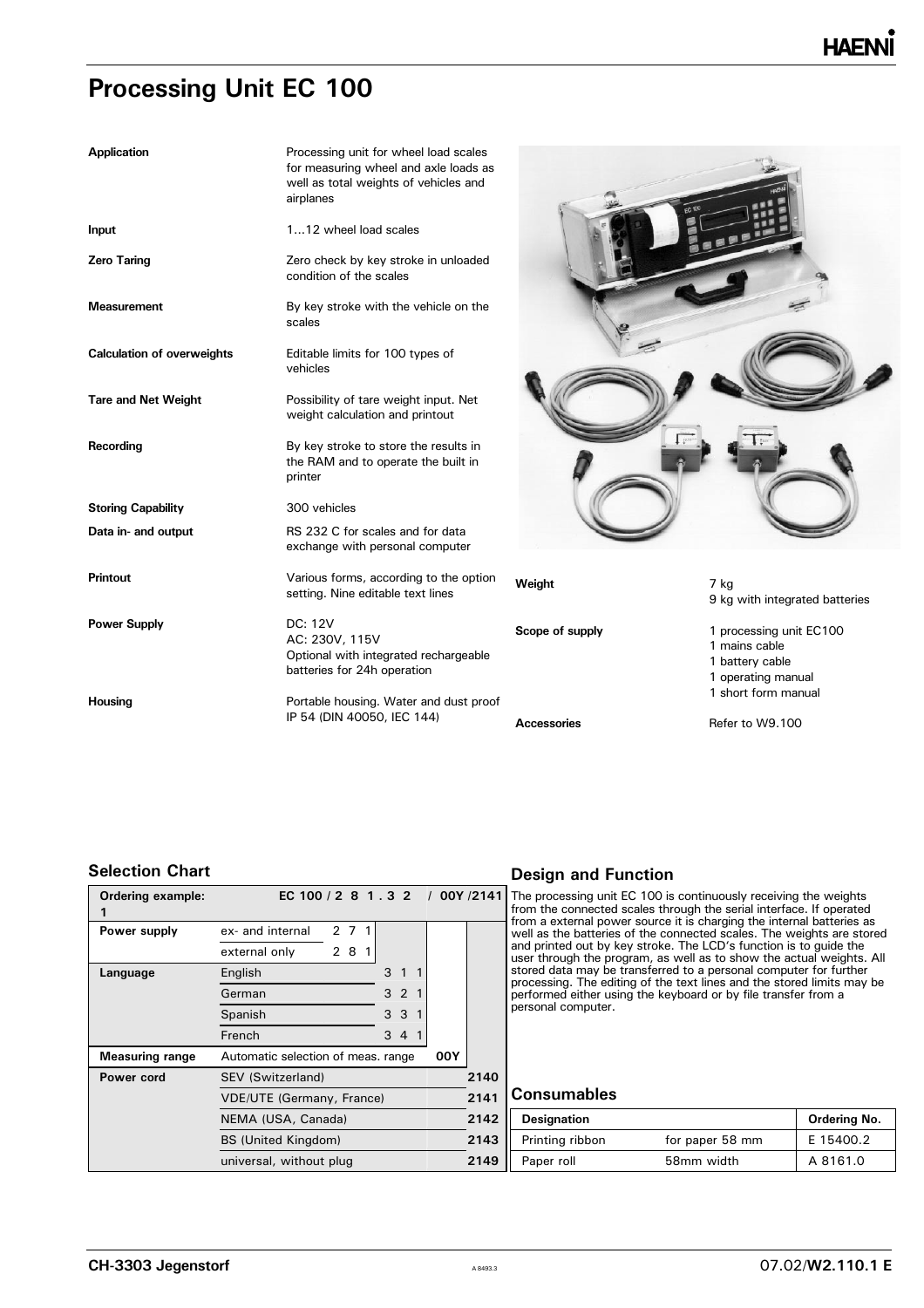### **Technical Data**

| Parameter                               |                                          | Value                      |
|-----------------------------------------|------------------------------------------|----------------------------|
| External supply                         | <b>DC</b>                                | $10.816^{1}$               |
|                                         | AC                                       | 230V, 115V / + 10%, -15%   |
| Internal power supply, 8 NiCd batteries | Operating time                           | 24h                        |
|                                         | Charging time                            | 4h                         |
| Interface                               | Data exchange                            | <b>RS 232C</b>             |
|                                         | Supply for scales with current limitting | >5.5A                      |
| Power consumption                       | Without printing                         | $<$ 4 $W$                  |
|                                         | While printing                           | < 8W                       |
|                                         | Additionel per scale                     | <6W                        |
| Printer                                 | Paper width                              | 58mm                       |
|                                         | Line spacing                             | 3.6 <sub>mm</sub>          |
|                                         | Characters per line                      | 24                         |
|                                         | Printing speed                           | $1.6$ lines/s              |
| Display                                 | Type                                     | LCD dot matrix             |
|                                         | No of characters                         | 16                         |
|                                         | Height of characters                     | 8 <sub>mm</sub>            |
| Keyboard                                | Type                                     | membrane touch             |
|                                         | Number of keys                           | 24                         |
| Temperature range                       | In operation                             | $-550^{\circ}$ C           |
|                                         | Storage                                  | $-2560$ °C                 |
| Permissible relative humidity           |                                          | < 98%                      |
| Type of protection (closed cover)       |                                          | IP 54 (DIN 50040, IEC 144) |
| Weight                                  |                                          | 7kg                        |
|                                         | with integrated batteries                | 9kg                        |
| Dimensions                              | (WxHxD)                                  | 510mm x 190mm x 290mm      |

1) The complete charging of the batteries of the scales is not guaranteed with an input voltage lower than 12V

### **Options**

The working mode of the EC100 is set by the following options

| Option         | <b>Mode</b>                                                                         |
|----------------|-------------------------------------------------------------------------------------|
| no options set | Option 3 will be set automatically                                                  |
| Option 1       | Printout of measurement Number                                                      |
| Option 2       | Printout of wheel loads                                                             |
| Option 3       | Printout of axle loads                                                              |
| Option 4       | Overweights are calculated with tolerance deduction                                 |
| Option 5       | Calculation and printout of overweights                                             |
| Option 6       | Tare weight input                                                                   |
| Option 7       | Printout compulsory                                                                 |
| Option 8       | Storing of previous measurements                                                    |
| Option 9       | Measurement in one operation (same Number of scales as wheels)                      |
| Option 10      | Measurement of only one side of the vehicle (The wheel loads are multiplied by two) |
| Option 11      | The menu for editing the printout text lines is enabled                             |
| Option 12      | The menu for editing the limits is enabled                                          |
| Option 13      | The menu for editing the measuring results is enabled                               |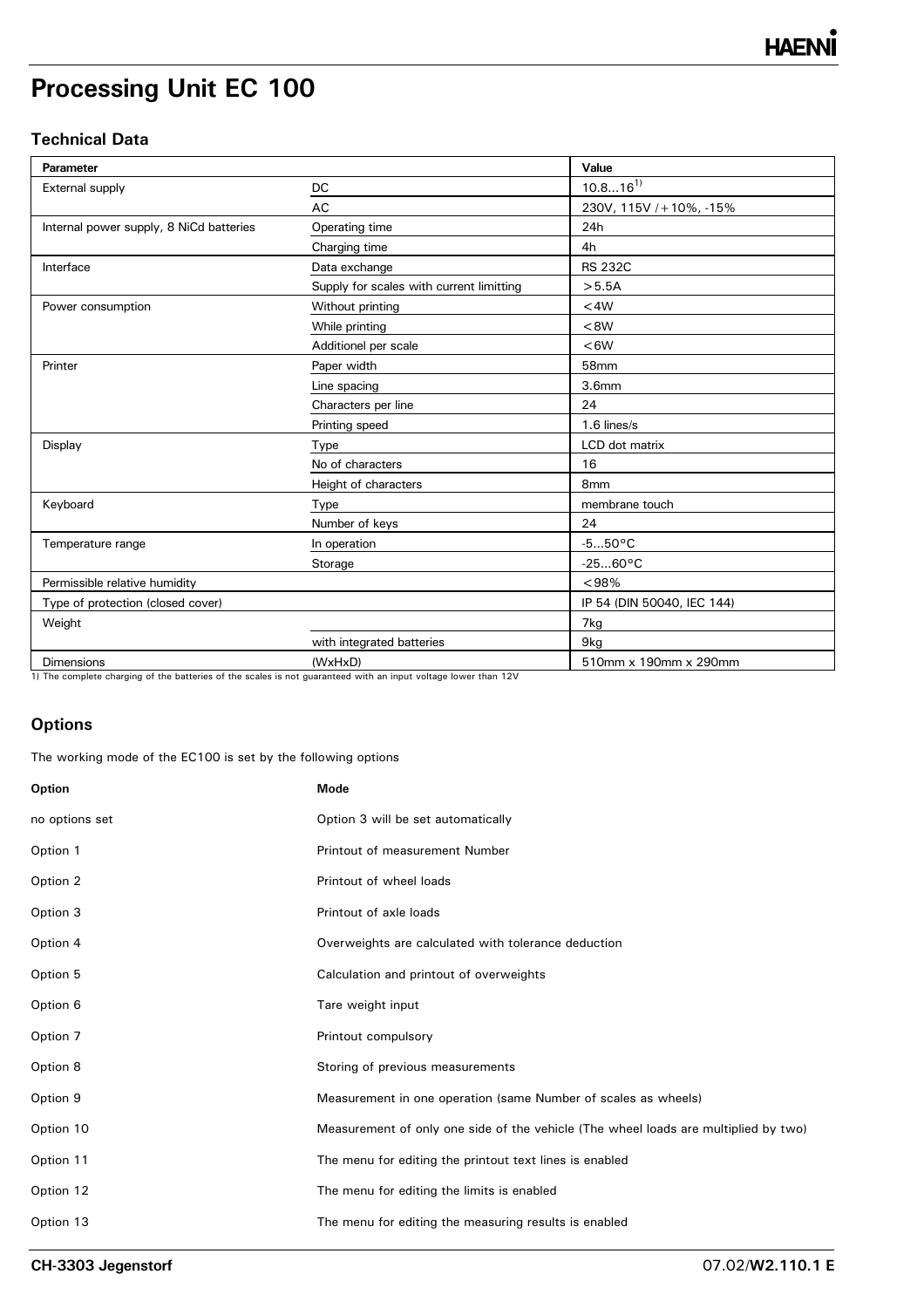### **Examples of Protocols**

- 1. Short protocol for axle weighing only (option 3, without sub totals)
- DATE: APR 18 95 TIME: 14:15 WEIGHTS: AXLE 1 3350 kg AXLE 2 4900 kg GROSS 8250 kg
- 2. Short protocol for wheel weighing only (option 2, without sub totals)

DATE: APR 18 95 TIME: 14:15

WHEEL 1 1650 kg WHEEL 2 1700 kg WHEEL 3 2550 kg

GROSS 5900 kg

WEIGHTS:

Editable text lines

Programmable limit sets

3. Complete protocol (options 1, 2, 3, 4, 5 and 6 set)

| HAENNI MEASURING SYSTEMS<br>MEASUREMENT NO.:                   | 3                  |
|----------------------------------------------------------------|--------------------|
| DATE:<br>TIME:                                                 | APR 18 95<br>14:15 |
| LOCATION:                                                      |                    |
| DRIVERS SIGNATURE:                                             |                    |
| OFFICERS SIGNATURE:                                            |                    |
| USED LIMIT:<br>TRUCK TYPE Q (3 AXLES)                          |                    |
| TOL. DEDUCT. PER SCALE:                                        |                    |
| 0- 2500 kg: 75 kg<br>2550-10000 kg: 125 kg<br>>10000 kg 175 kg |                    |
| WEIGHTS:                                                       |                    |
| WHEEL 1<br>$\overline{c}$<br>WHEEL                             | 1650 kg<br>1700 kg |
| WHEEL 3                                                        | 2550 kg            |
| WHEEL<br>$\overline{4}$                                        | 2350 kg            |
| AXLE<br>1                                                      | 3350 kg            |
| AXLE 2                                                         | 4900 kg            |
| SUBTOTAL 1                                                     | 8250 kg            |
| WHEEL 5                                                        | 3750 kg            |
| WHEEL 6                                                        | 3850 kg            |
| AXLE 3                                                         | 7600 kg            |
| GROSS                                                          | 15850 kg           |
| TARE                                                           | 5500 kg            |
| <b>NET</b>                                                     | 10350 kg           |
| OVERWEIGHTS:                                                   |                    |
| (WITH TOL. DEDUCT.)<br>AXLE: 1                                 |                    |
| AXLE: 3                                                        | 200 kg             |
|                                                                | 350 kg             |
| AXLE: 1, 2, 3                                                  | 250 kg             |
|                                                                |                    |

#### 4. Printout of the stored limit sets

| 01<br>TRUCK TYPE A (2 AXLES)<br>100000000000<br>01000000000<br>110000000000                                                    | 5000<br>11000<br>15000                         |
|--------------------------------------------------------------------------------------------------------------------------------|------------------------------------------------|
| 02<br>TRUCK TYPE B<br>100000000000<br>01000000000<br>001000000000 10000<br>111000000000 24000                                  | (3 AXLES)<br>5000<br>11000                     |
| 03<br>TRUCK TYPE D<br>100000000000<br>010000000000<br>001000000000<br>000100000000 10000<br>000010000000 10000<br>111110000000 | (2/3 AXLES)<br>5000<br>11000<br>10000<br>24000 |
| 23<br>TRUCK TYPE O (3 AXLES)<br>100000000000<br>010000000000 5000<br>001000000000<br>111000000000                              | 3000<br>7000<br>15000                          |